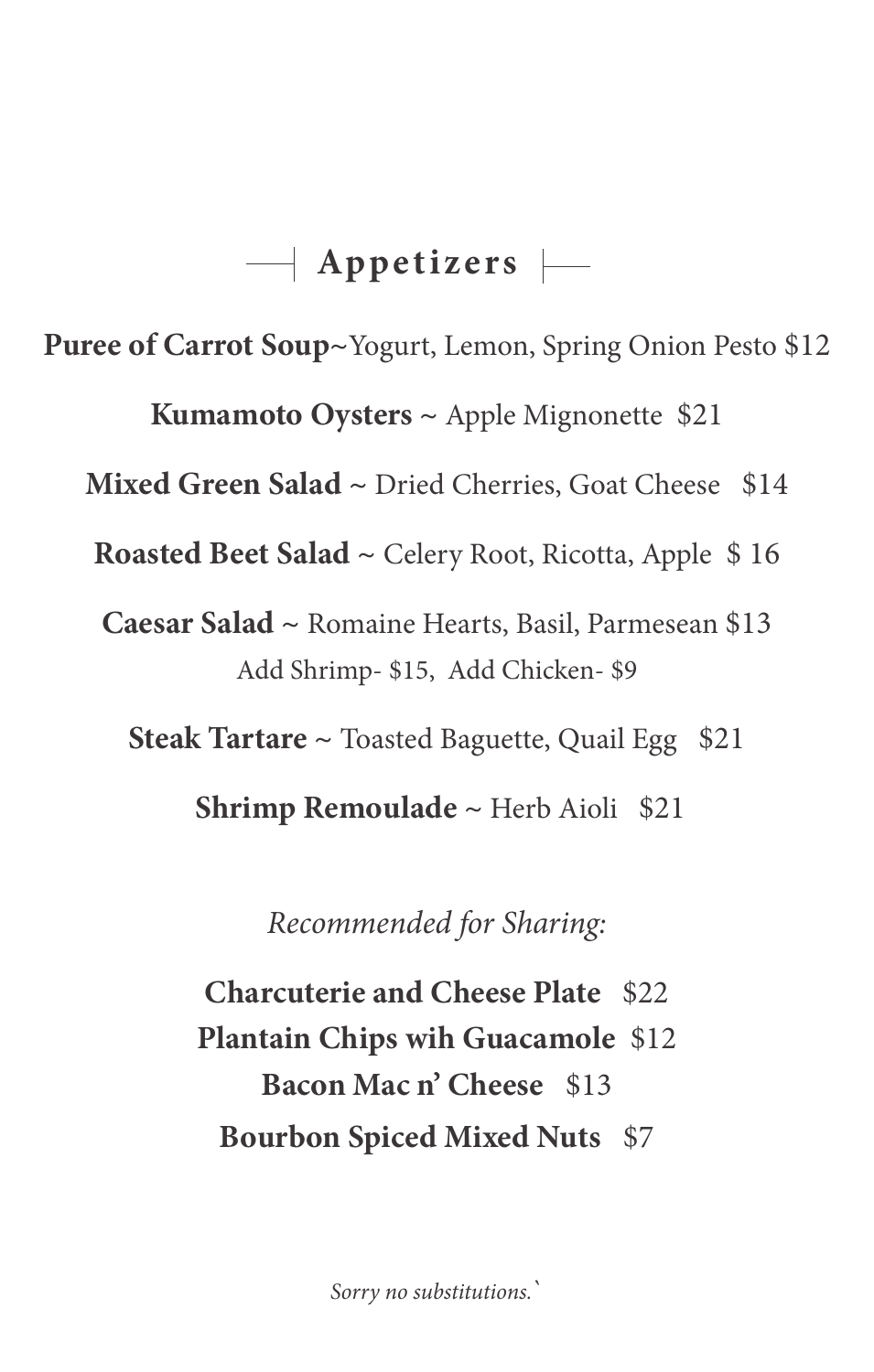# **Entrées**

**Espresso-Marinated Hanger Steak ~** Pommes Frites \$29

**Duck Confit Salad ~** Frisee, Grapefruit, Citrus Vinaigrette \$26

**King Salmon~** Faro, Fall Vegetables, Corriander Vinaigrette \$29

**Roasted Bell & Evans Chicken ~** Carrots, Fingerlings \$25

**Braised Short Rib ~** Cauliflower, Polenta \$28

**Ratatouille Shepherd's Pie ~** Potato Purée, Poached Egg \$20

**Fettuccini Bolognese ~** Shredded Parmigiano \$26

*\$9 each*  $\rightarrow$  Sides  $\rightarrow$ 

**Wilted Spinach and Red Chard Shishito Peppers~ sesame aioli Asparagus~ roasted lemon vinaigrette Shoestring French Fries Yucca Fries**

*Sorry no substitutions.*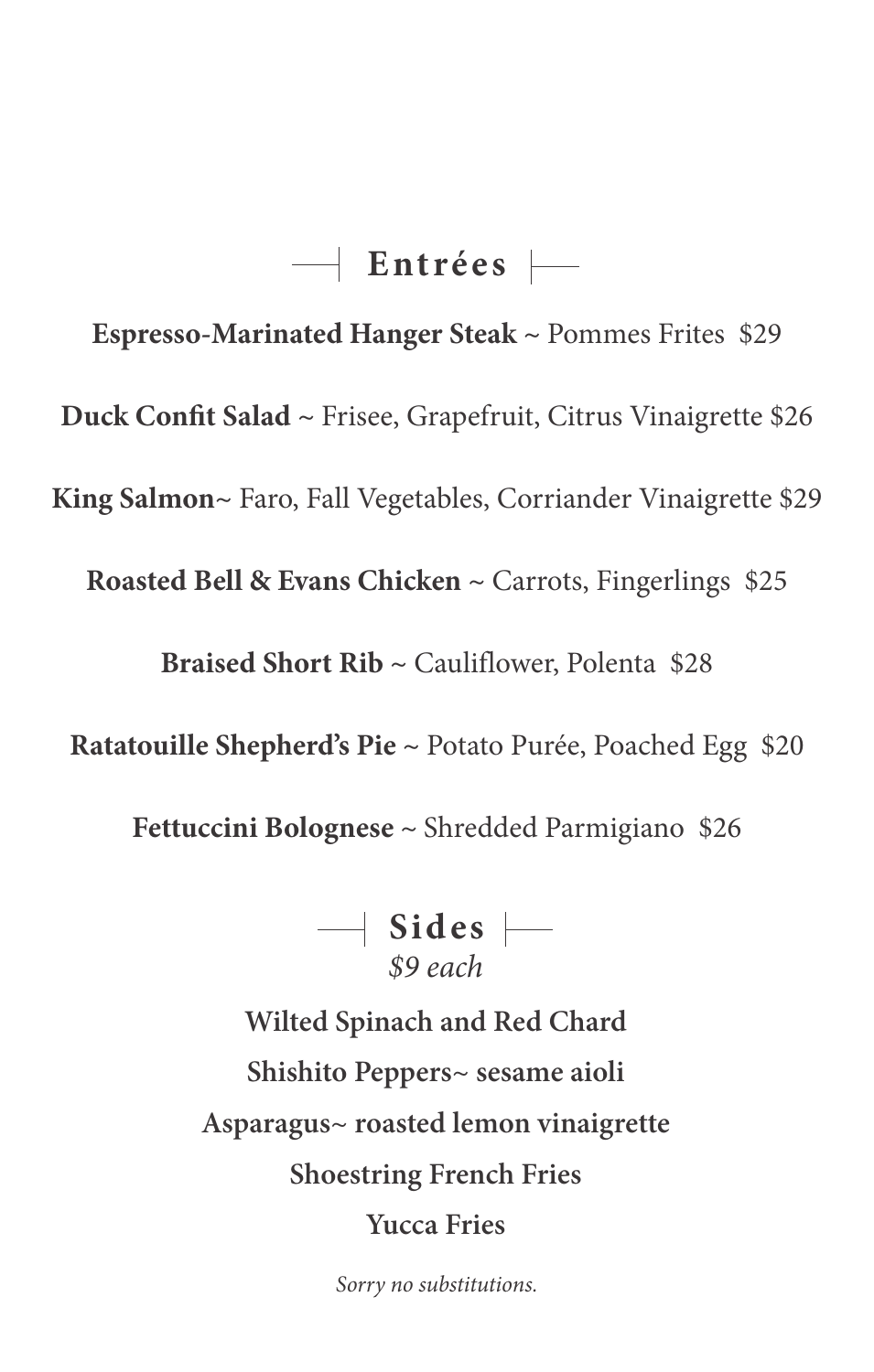# **THREE**-**COURSE PRIX FIXE MENU**

*Appetizer, Entree & Dessert \$54*

#### **THREE-COURSE WINE PAIRING** *Sommelier's Choice \$30*

#### **APPETIZER**

*Choice of:*

*Roasted Beet Salad with Quinoa, Shaved Fennel, Strawberry, Balsamic Black Pepper Vinaigrette*

*\*\*\**

*Puree of Carrot Soup, Yogurt, Lemon, Spring Onion Pesto* 

#### **ENTREE**

*Choice of:*

*Filet Mignon, Asparagus, and Warm Potato Salad*

*\*\*\**

*Sauteed Lobster, Tomato, Artichoke, Spring Leek Ragout*

#### **DESSERT**

*Choice of:*

*Flourless Chocolate Cake with Warm Chocolate Sauce*

*\*\*\**

*Vanilla Mascarpone Cheesecake with Mixed Berries and Raspberry Sorbet*

*Sorry no substitutions. Tax and gratuity not included.*